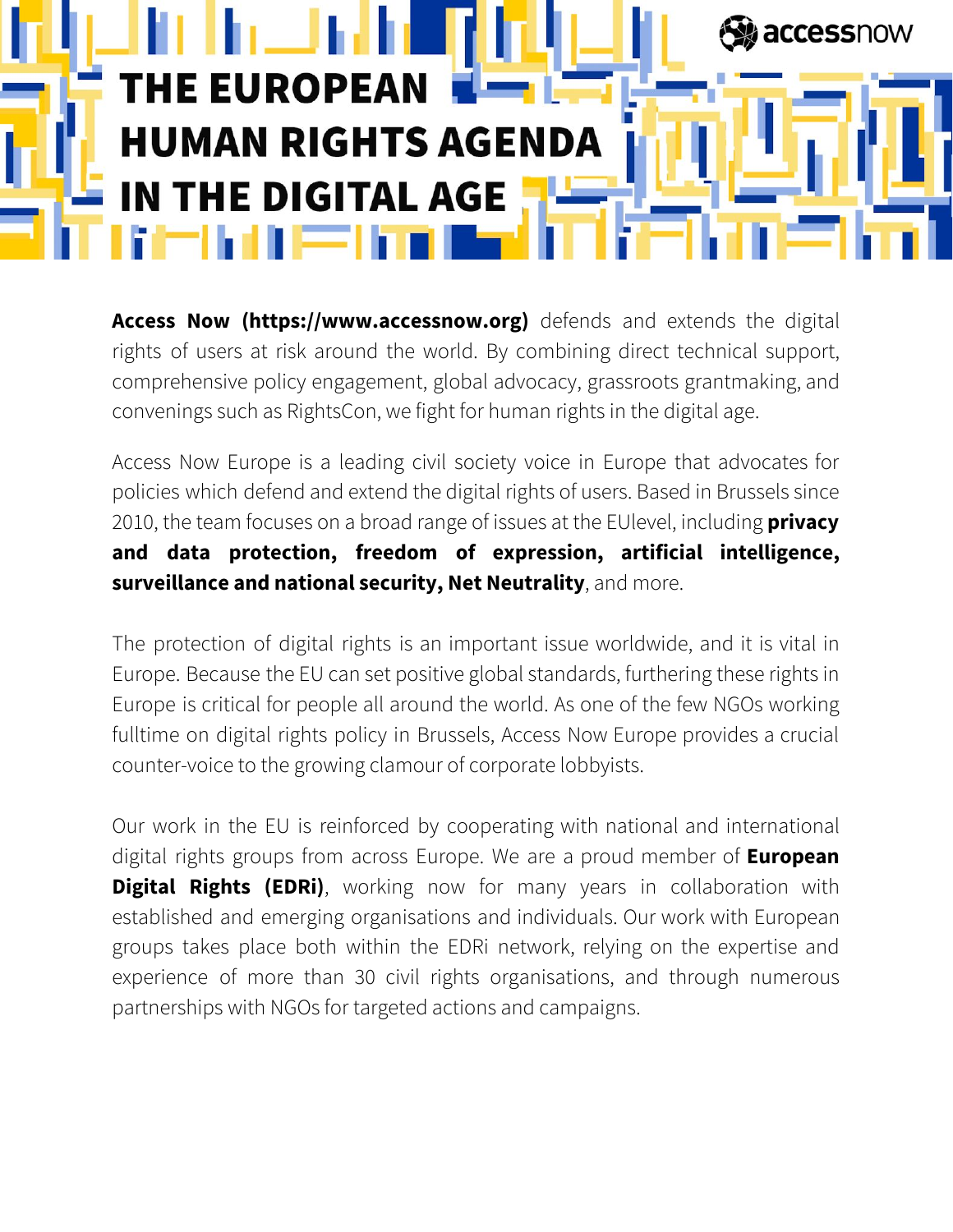

## **The Europe policy team**

In our locally registered office in Brussels, our policy team consists of:

| <b>Fanny Hidvégi</b>                                        | <b>Estelle Massé</b>                                                                    | Eliška Pírková                  | <b>Daniel Leufer</b>                         |
|-------------------------------------------------------------|-----------------------------------------------------------------------------------------|---------------------------------|----------------------------------------------|
| <b>Europe Policy</b><br><b>Manager and Legal</b><br>Counsel | <b>Europe Senior Policy</b><br><b>Analyst and Global Data</b><br><b>Protection Lead</b> | <b>Europe Policy</b><br>Analyst | Mozilla Fellow on<br>Artificial Intelligence |

### **Nine years of digital rights advocacy in Europe**

Over the past several years, the Brussels team has become a trusted source of analysis and information for both citizens and policy makers, and we have seen progress on multiple fronts. From the fight against the Anti Counterfeiting Trade Agreement, to the improvement of Net Neutrality rules in the Telecoms Single Market and the advancement of privacy protections in the Data Protection Reform Package, the work of Access Now Europe, combined with that of our allies and partners, has been crucial to secure the fundamental rights of users in the European Union over the past year.

**This work, coupled with the reliable and timely policy analysis provided by the Brussels team, has led Access Now to deliver evidence to the European Parliament, the Body of European Regulators of Electronic Communications (BEREC), the European Data Protection Supervisor (EDPS), the Article 29 Working Party, and the European Data Protection Board. The Brussels team liaises on a regular basis with members of the European Parliament from all political families, European Commission officials, including high-ranking directors and commissioners, and representatives from member states to the Council of the EU.**

Our team members serve on important advisory expert groups such as the European Commission's Multistakeholder Working Group on the Implementation of the General Data Protection Regulation, the High Level Expert Group on Artificial Intelligence, and the Berlin Working Group on data protection, and our European policy staff frequently provides expert opinions for European Parliament committees.

# **The next five year of digital rights in Europe**

To ensure the full enjoyment of fundamental rights online and offline, the European Union and its member states must provide effective protections for democracy, the rule of law, and fundamental rights. To achieve effective, meaningful, and rights-respecting digital policies, it is necessary that EU member states observe their negative and positive obligations to protect the human rights of all individuals within their jurisdiction, whether online or off. The enforcement of fundamental rights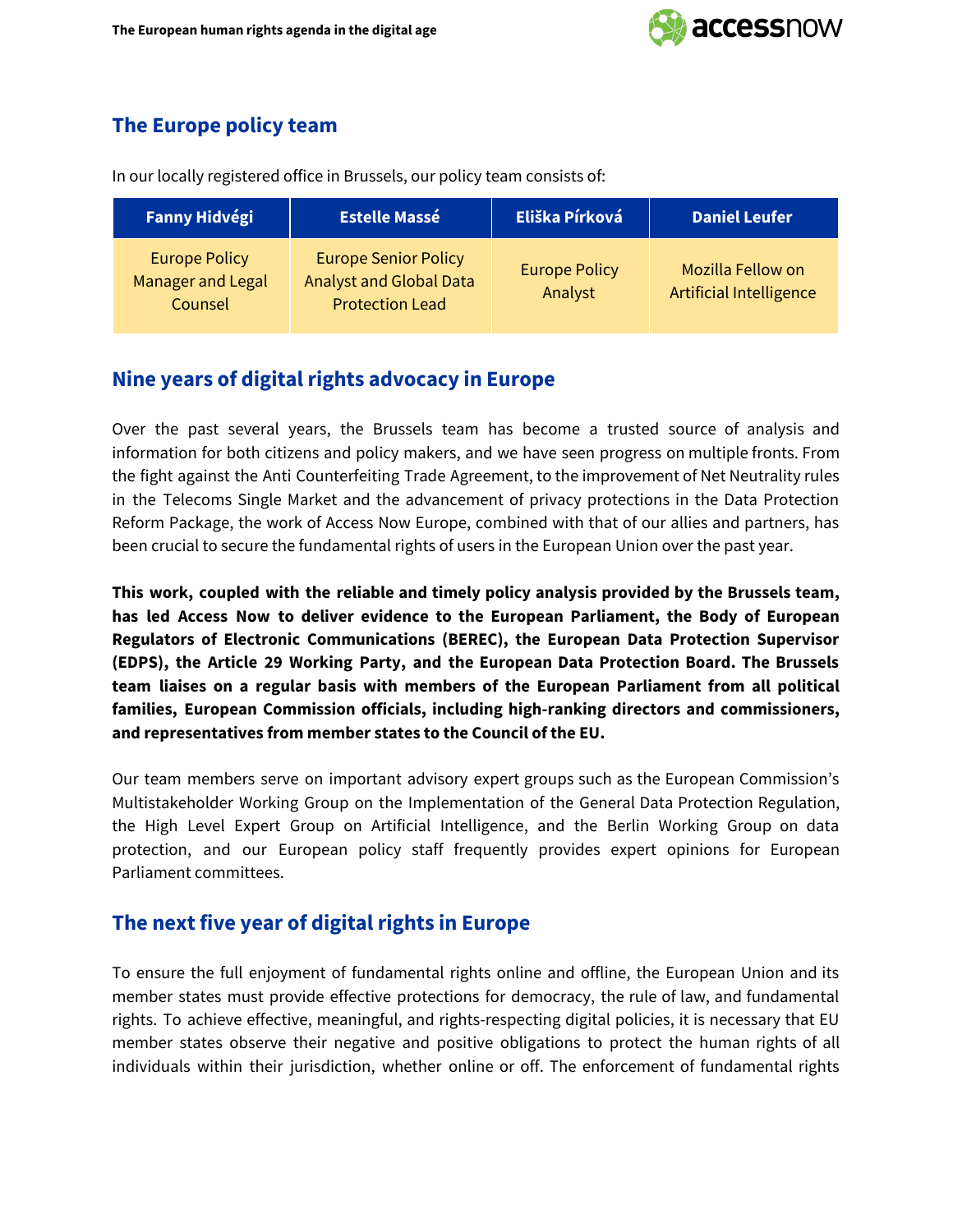

must be strengthened through measures such as collective redress mechanisms, capacity building for regulators and courts, and the promotion and enabling of a healthy and sustainable civil society.

Building on our experience - whether challenges or successes - we will continue our work on human rights in the digital age in Europe and beyond. Access Now has put forward concrete policy recommendations in the areas of (1) data exploitation by private entities, (2) content governance, (3) artificial intelligence, (4) surveillance powers, and (5) connectivity.

## **1. The EU must protect people against the exploitation of data by private entities**

Privacy and data protection are the cornerstones of human rights in the digital age. As public and private entities increasingly collect, retain, analyse, and track people's data, the EU has a duty to rein in the unlawful data and privacy-invasive practices that have multiplied online.

- ➔ **Address and remedy the negative impacts** resulting from **data-driven and privacy-invasive business models and the concentration of power** in a handful of private companies in the online economy.
- ➔ **Regulate the online advertising economy** to limit the pervasive overbroad collection of data that leads to profiling and targeting of people.
- ➔ **Address disinformation and misuse of personal data** in the context of elections and political debate through a systemic approach that includes the **strengthening of online privacy protections**.
- ➔ **Develop a comprehensive and ambitious reform** to ensure the **confidentiality of electronic communications** and strengthen **safeguards against tracking**.
- ➔ **Avoid the promotion or creation of self-regulatory models** including **public-private partnerships for data collection and sharing** which limit users' avenues for remedy and are often inadequate to protect human rights.
- ➔ **Ensure a robust and harmonised enforcement of the GDPR** across the EU, including by making sure supervisory authorities are adequately resourced and reviewing all existing adequacy decisions for transfer of data to third countries.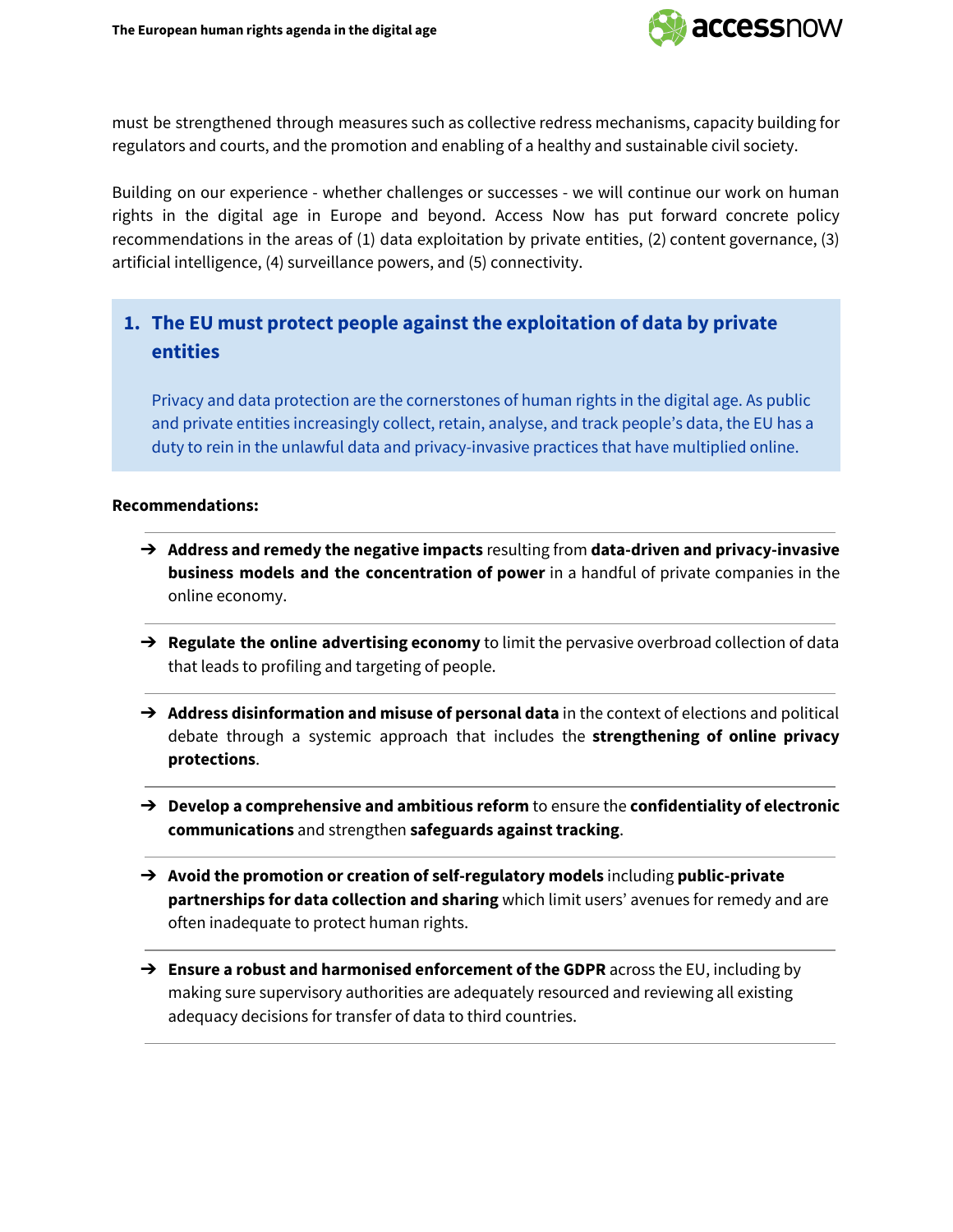

## **2. The EU must strengthen the protection of freedom of expression and opinion on the internet**

The internet remains a valuable tool for global access to information and an unparalleled public space for individuals, communities, and organisations to express themselves. In recent years, the amount of illegal online content has triggered numerous regulatory responses across the EU. While concerns about such content are legitimate, addressing societal phenomena such as online hate speech or terrorist content is not a simple matter of deletion or blocking. Without effective protection of the right to freedom of expression, oppressive behaviours and censorship will diminish its democratising force.

- ➔ **Adopt a harmonised and human-rights-centered legal framework** to regulate **intermediary liability for illegal online content.**
- ➔ **Avoid incentives that lead to censorship** and **refrain from illegitimate restriction of freedom of expression online**.
- ➔ **Develop tailored policies**, legislative or otherwise, that are **legitimate, proportionate,** and fit for the sector and problem at hand. **Avoid one-size-fits-all policy solutions**.
- ➔ **Avoid overbroad definitions** and categorisations of illegal online content.
- ➔ **Do not promote the use of automated proactive measures for content monitoring** and recognition without addressing **the limitations of the technology.**
- ➔ **Improve and enforce meaningful transparency of content governance practices** exercised by both online platforms and state actors **through clear reporting obligations.**
- ➔ **Enable access to an effective remedy** for all online users, including access to judicial redress.
- ➔ **Encourage and support online platforms** in **developing human-rights-based content moderation and curation policies** for user-generated content.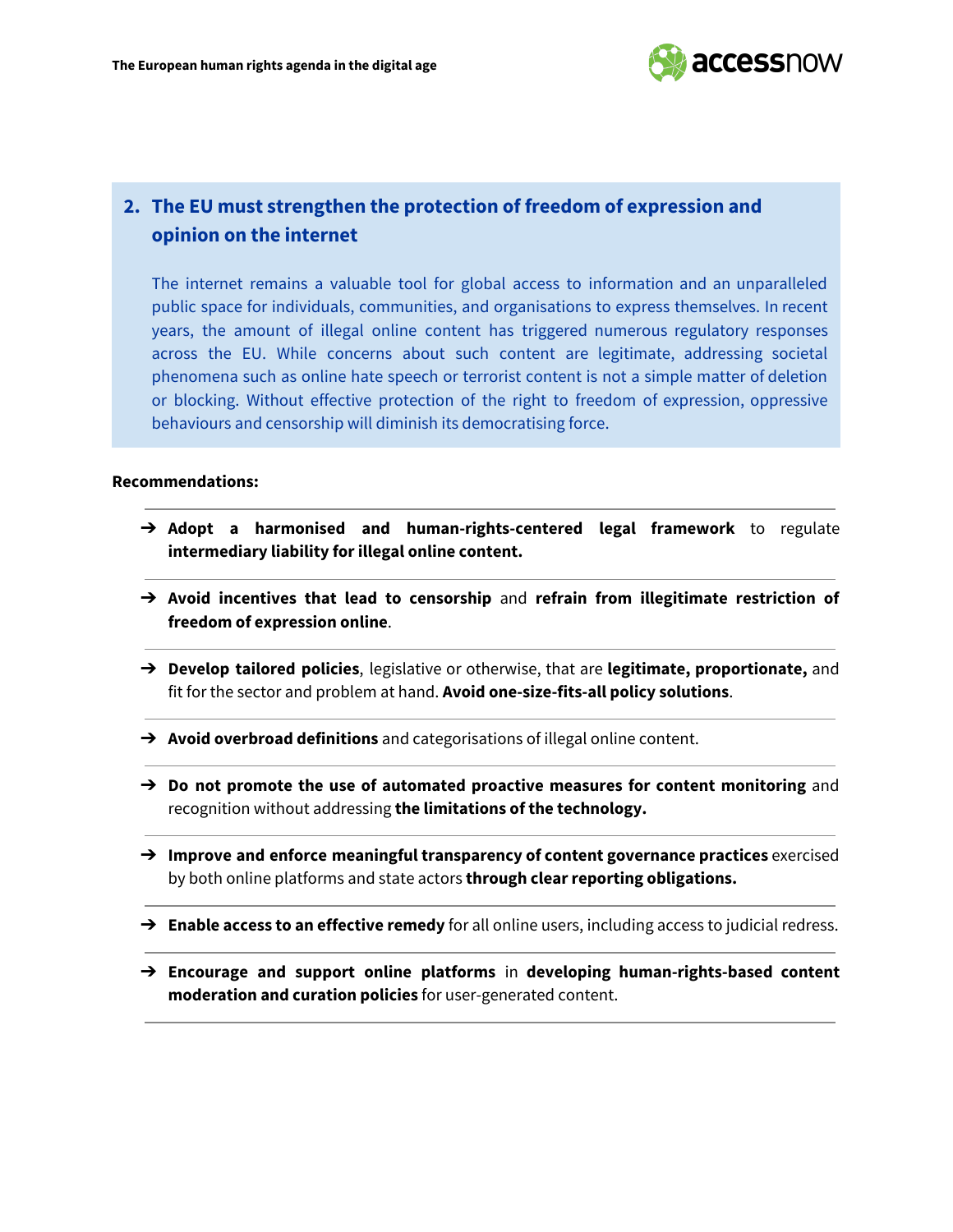

### **3. The design, development, and deployment of AI systems in the EU must respect human rights**

With the increasing investment in and proliferation of automation-based technologies, the EU must enforce and develop the highest human rights compliance standards for emerging technologies and AI systems that are designed, developed, or deployed in the European Union.

- ➔ **Develop** a set of **binding, horizontal criteria** for determining whether the use of an automated decision-making or AI system should be permitted and **create a framework for sector- and domain-specific application** of those criteria, including the further development of **mandatory human rights impact assessments** and due diligence processes.
- ➔ **Ban mass-scale citizen scoring** and develop stronger **limitations on the use of biometrics for facial recognition, movement detection,** and similar technologies. **Introduce a moratorium on the use of facial recognition technology that enables mass surveillance**.
- ➔ **Provide clarity on safeguards**, **red lines**, and **enforcement mechanisms**.
- ➔ **Do not apply the objective of "boosting AI uptake" indiscriminately to all areas of society.** Pursue this objective only **where there is clear evidence of benefit balanced against an assessment of potential harms.**
- ➔ **Require that all AI projects and initiatives** that are funded by the European Union or by public investment **conform to the standards of "Trustworthy AI", and are assessed** to ensure that they meet the criteria on legal compliance, ethics, and socio-technical robustness**.**
- ➔ **Clarify the legal component of "Trustworthy AI"** through a comprehensive mapping of existing legislation that applies to AI development and deployment, and the identification of legal uncertainties and gaps.
- ➔ Following the mapping, **update existing legislation or adoption of complementary framework, where needed,** particularly in the fields of safety, liability, and consumer and data protection law.
- ➔ **Evaluate and update current enforcement mechanisms** with regard to human rights compliance in both public and private deployment of AI.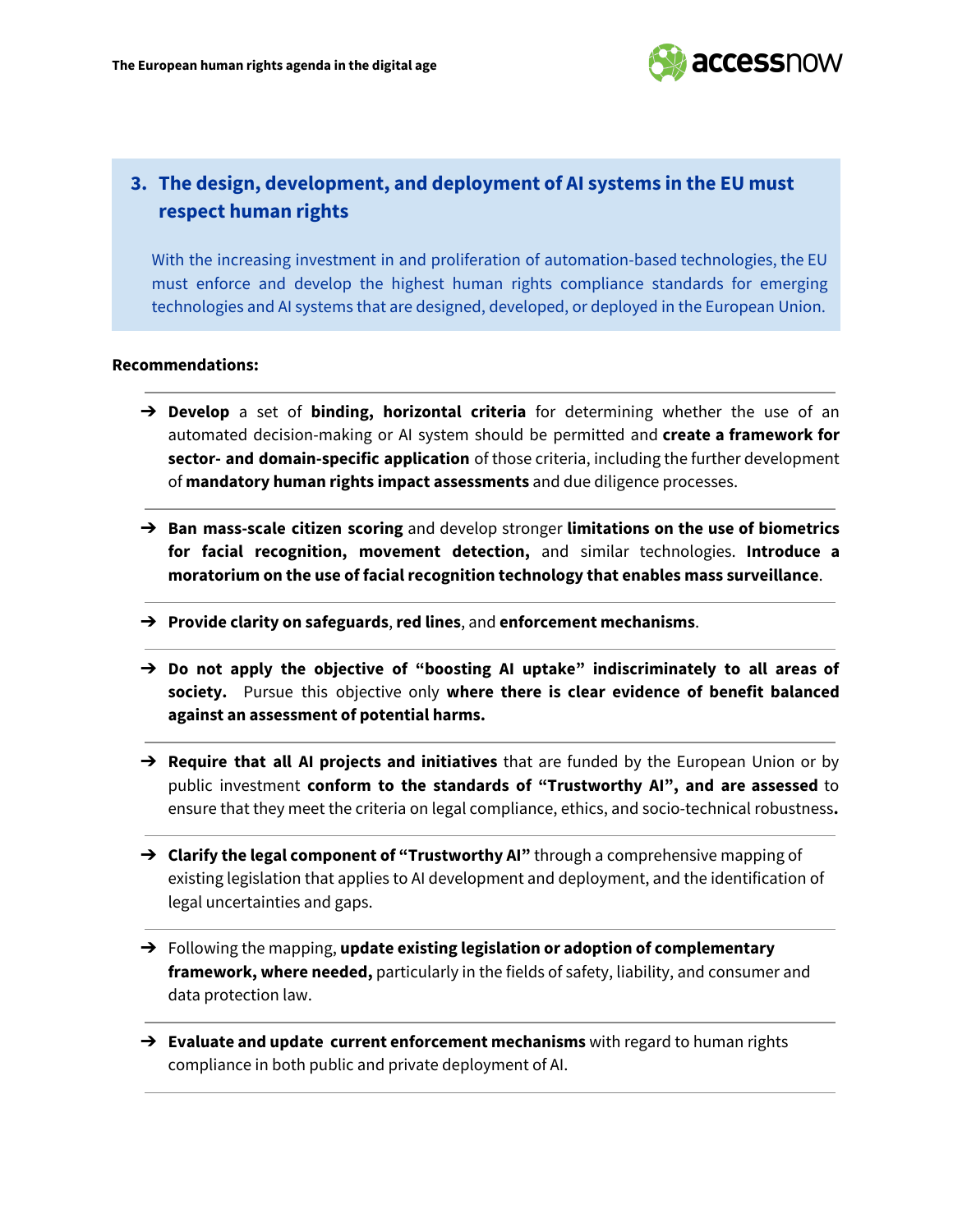

- ➔ **Build fundamental rights** considerations, alternative and parallel modelling, and testing **into** all phases of **public procurement** processes ("Preparation and Planning, Publication, Selection Evaluation and Award, Contract Implementation") and into technical specifications.
- ➔ **Create independent centres of expertise on AI** on a national level to monitor, assess, conduct research, report on, and provide advice to government and industry in coordination with regulators, civil society, and academia about the human rights and societal implications of the use of algorithms, automated decision-making systems, or AI.

#### **4. The EU must reform government surveillance to respect human rights**

The EU and its member states are increasingly seeking to solidify and exercise control over internet infrastructure and services. Although this is undertaken in pursuit of legitimate aims, a large number of security measures are reshaping the internet into a fragmented, militarised space and putting freedoms at risk. With populism on the rise and at a time where authoritarian regimes double down on repressive policies and practices online, it is essential for the EU to uphold its democratic values and move away from simplistic approaches that undermine human rights and civil liberties under the pretext of preventing terrorism and protecting national security.

- ➔ **Oppose border surveillance measures** that seek to **indiscriminately track** and **initiate the reform of all Passenger Name Records frameworks** to bring them in line with the EU Charter and EU jurisprudence.
- ➔ The Commission must **resist attempts to re-introduce disproportionate data retention regimes** in accordance with the jurisprudence of the Court of Justice of the EU on that matter.
- $\rightarrow$  Foster police and judicial cooperation within the EU by improving existing frameworks and EU institutions and **prioritise the reform of Mutual Legal Agreement Treaties** in cross-border law enforcement cooperation instead of creating frameworks that lower and circumvent democratic safeguards and due process.
- ➔ **Conclude the reform of the EU export control regime** and **impose a moratorium on the sale, transfer, and use of surveillance technology** until human rights-compliant regulatory frameworks are in place in the EU. These should include robust reporting and transparency obligations, protections for security research, and the removal of export controls on encryption.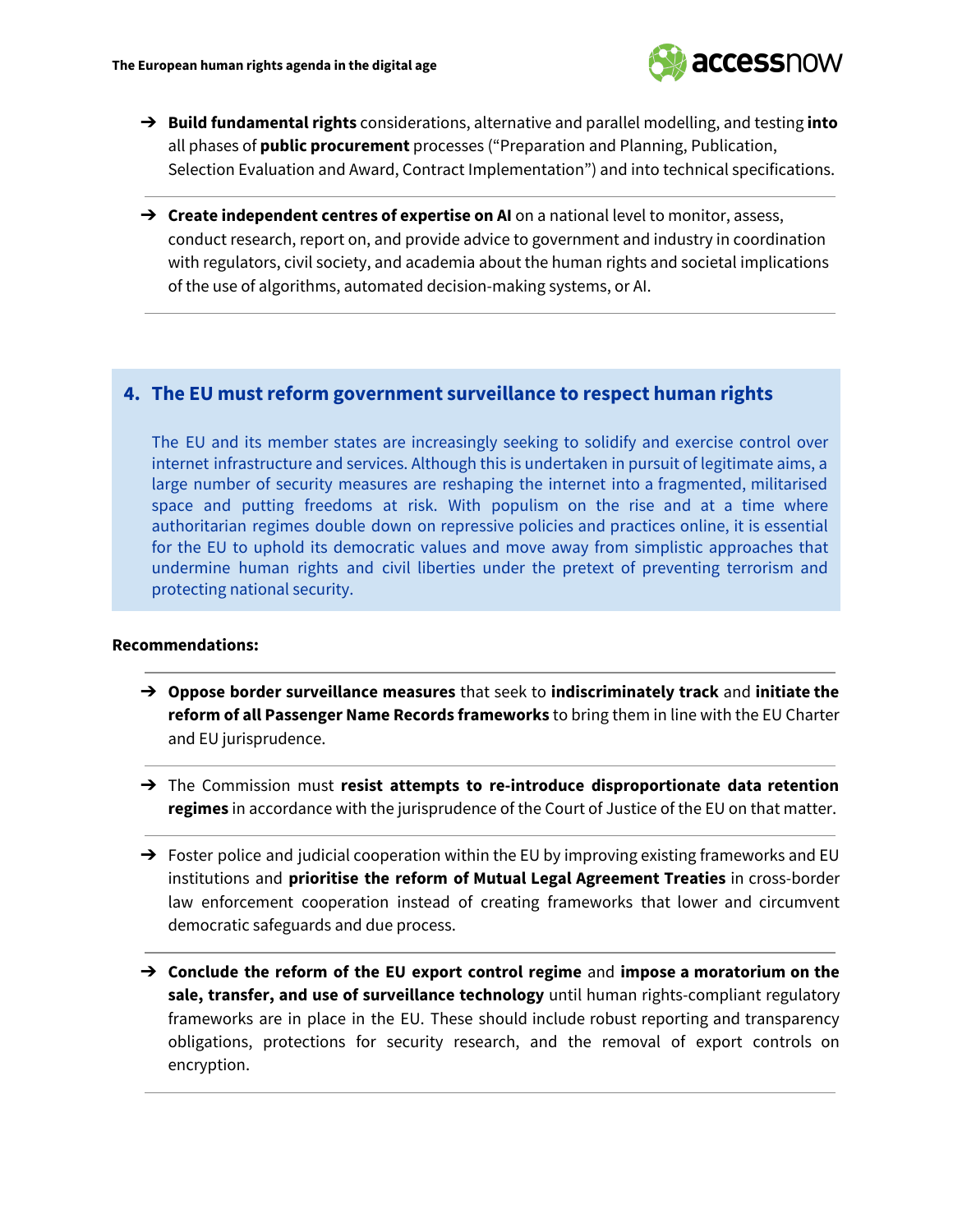

➔ **Continue to strongly protect the use of encryption** as a crucial tool to protect the right to privacy, confidentiality of communications, and freedom of expression of all users, including that of protected groups, journalists, and lawyers.

### **5. The EU should foster connectivity and protect the openness of the internet**

By adopting the Net Neutrality law in 2015, the EU has become a global leader in the protection of a free and open internet for everyone. Access to the unfettered internet is the precondition to the exercise of human rights online. Guaranteeing the openness of the internet will only become more vital as the internet is further integrated into every aspect of our lives.

#### **Recommendations:**

- ➔ **Member states should provide adequate resources** and powers to regulatory authorities for the **harmonised enforcement of the Net Neutrality law.**
- ➔ **BEREC should further clarify its guidelines to ensure the ban of zero rating practices** in the EU.
- ➔ In the development of **5G strategies and measures, Net Neutrality rules must be respected**.
- ➔ **Actively condemn internet shutdowns and network discrimination**, both inside the EU and around the world, in particular through Electoral Observation Missions.
- ➔ **Propose legislation on Corporate Social Responsibility** going beyond the Directive on non-financial reporting

For more information, please contact: **Fanny Hidvégi November 2019**Europe Policy Manager | fanny@accessnow.org **Estelle Massé** accessnow Senior Policy Analyst and Global Data Protection Lead | estelle@accessnow.org **Eliška Pírková** Europe Policy Analyst | eliska@accessnow.org